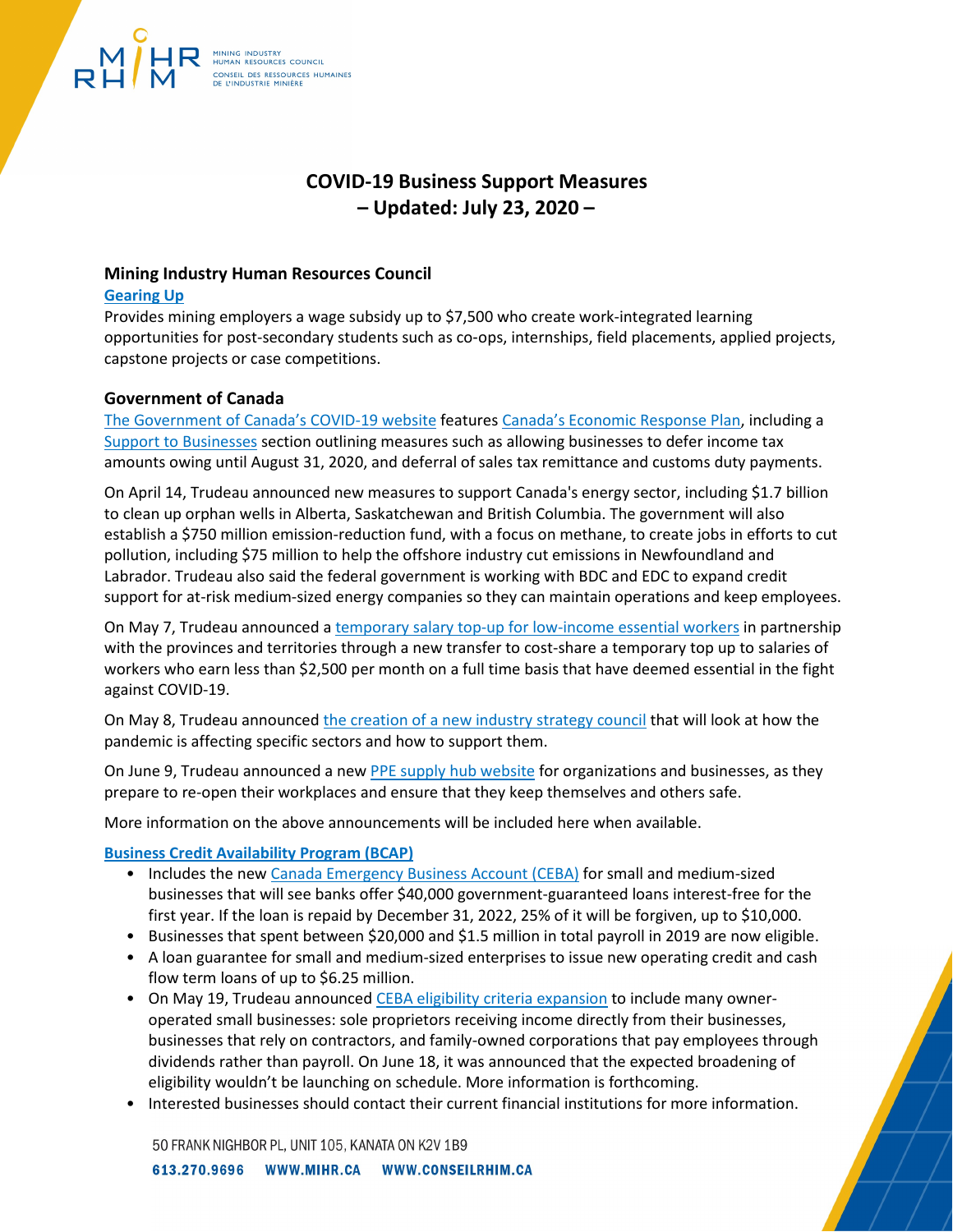## **[Canadian Business Resilience Network \(CBRN\)](https://www.canadianbusinessresiliencenetwork.ca/)**

- A partnership between the Canadian Chamber of Commerce and the Government of Canada to provide a coordinated, business-led, inclusive campaign that will focus on providing businesses the tools they need to mitigate the impact of the pandemic.
- Includes resources to empower workforces and continue business operations, public and private sector business support programs, and positioning business to help drive economic recovery.

#### **[Canada Emergency Commercial Rent Assistance Program](https://www.cmhc-schl.gc.ca/en/finance-and-investing/covid19-cecra-small-business)**

- [Applications are now open.](https://cecra-apply.com/account/login?ReturnUrl=%2F)
- Will provide forgivable loans to qualifying commercial property owners to cover 50% of April, May, June and July rent payments payable by eligible small business tenants experiencing financial hardship.
- Loans will be forgiven if the mortgaged property owner agrees to reduce the eligible small business tenants' rent by at least 75% for the three corresponding months under a rent forgiveness agreement, which will include a pledge not to evict the tenant while the agreement is in place. Small business tenant would cover the remainder, up to 25% of the rent.
- Affected small business tenants are those paying less than \$50,000 per month in rent and who have temporarily ceased operations or experienced at least a 70% drop in pre-COVID-19 revenues.
- Administered and delivered by the federal Canada Mortgage and Housing Corp., provinces and territories have agreed to cover up to 25% of costs, subject to terms of agreements with Ottawa, to ensure program implementation.

#### **[Canadian Emergency Response Benefit \(CERB\)](https://www.canada.ca/en/services/benefits/ei/cerb-application.html)**

- On June 16, **t**he eligibility for this benefit was extended by eight weeks up to a total of 24 weeks.
- Provides those who have lost their income or employed workers not receiving income due to work disruptions with \$2,000 a month for up to four months – helping businesses keep their employees while ensuring they can quickly resume operations as soon as it is possible.
- Applications for the CERB have been expanded for those making \$1000/month or less, seasonal workers, those who recently used up their EI benefits, and for those who were going to start a new job that did not materialize due COVID-19.
- Recipients can't get both the CEWS and CERB. Employers can't claim the CEWS for remuneration paid to an employee in a week within a 4-week period when the employee is eligible for the CERB.
- Direct deposit to arrive within three to five days, or 10 days by mail. Recipients need to check in monthly to confirm employment status. No action is needed for those who already applied via EI.

# **[Canada Emergency Wage Subsidy \(CEWS\)](https://www.canada.ca/en/revenue-agency/services/subsidy/emergency-wage-subsidy.html)**

- [Applications are now open.](https://www.canada.ca/en/revenue-agency/services/subsidy/emergency-wage-subsidy/cews-how-apply.html)
- It was announced on July 17 that [the CEWS' reach would be broadened](https://www.canada.ca/en/department-finance/news/2020/07/supporting-canadian-workers-and-businesses-with-a-redesigned-canada-emergency-wage-subsidy.html) through draft legislative proposals that would extend the subsidy until December 19, 2020, include employers with a revenue decline of less than 30% and introduce a top-up subsidy up to an additional 25% for employers most adversely affected by the pandemic. More information will be coming soon.
- A 75% wage subsidy retroactive to March 15 that covers annual earnings up to \$58,700, or \$847 a week, to encourage employers who already laid off workers to put them back on the payroll.
- Available for 12 weeks to all types of corporations in Canada, regardless of size, that have lost at least 15% of their revenue in March from the previous year (changed from the originally announced 30%) – with the exception of non-taxable corporations and public sector entities. Canadian subsidiaries of foreign-controlled companies are eligible.

50 FRANK NIGHBOR PL, UNIT 105, KANATA ON K2V 1B9

613.270.9696 WWW.MIHR.CA WWW.CONSEILRHIM.CA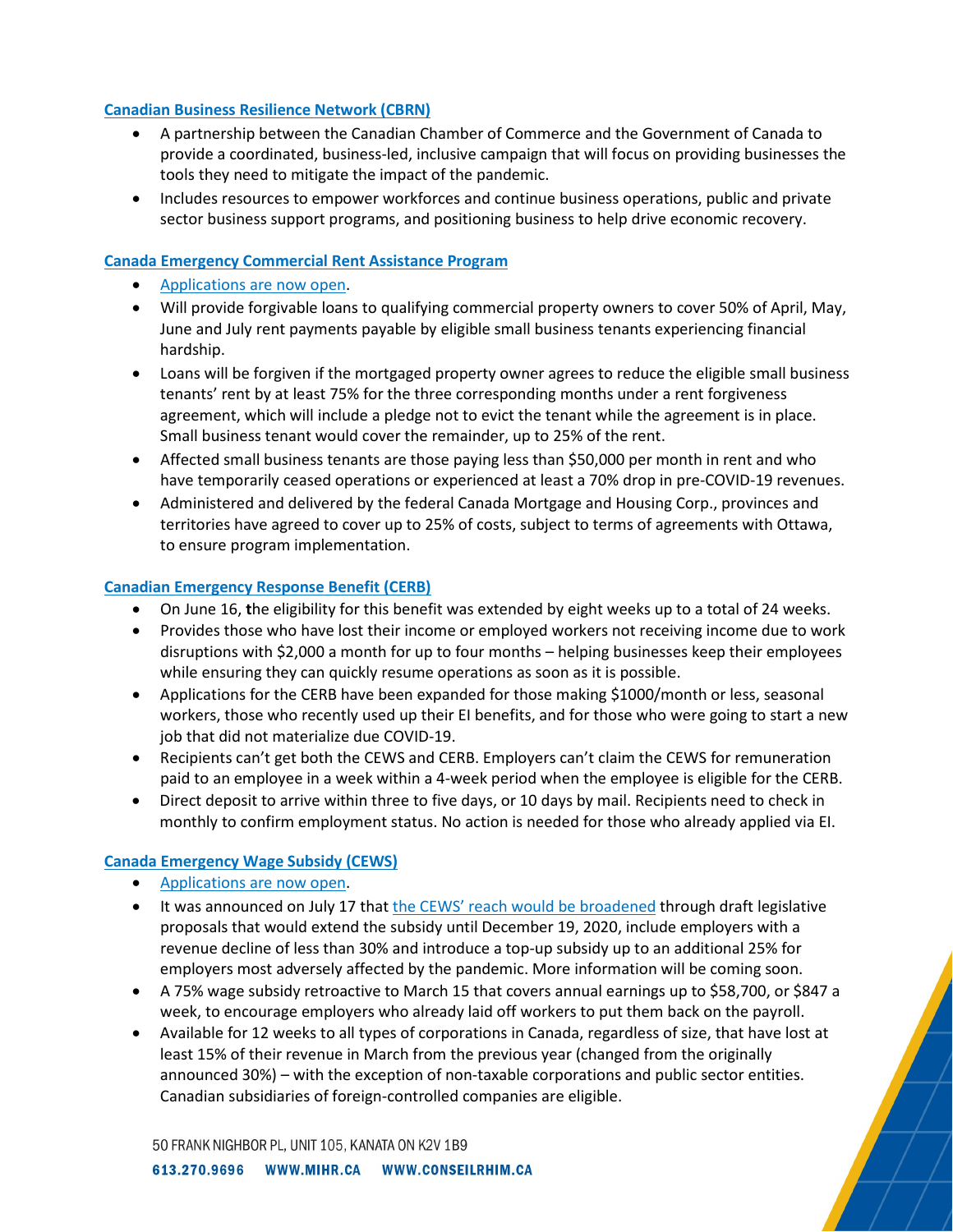- The 30% remains as the benchmark to qualify for subsidies in April and May. Companies have to reapply each month. On May 15, Trudeau announced that the federal government will work with business and labour stakeholders over the next month on adjustments needed – and will be looking at the 30% threshold issue.
- Startups can use January and February as benchmarks for revenue drops.
- Employers are encouraged to pay the additional 25% of workers' pre-crisis wages if possible.
- Administered by the Canada Revenue Agency (CRA) through its My Business Account portal, [businesses can calculator how much they will get.](https://www.canada.ca/en/revenue-agency/services/subsidy/emergency-wage-subsidy/cews-calculate-subsidy-amount.html)
- The government is considering new criminal offences that will apply to individuals, employers or business administrators who provide false or misleading information to obtain access to this benefit, or who misuse funds obtained under the program.
- The 10% wage subsidy, announced earlier in March, is still in effect. Small businesses can continue to claim the benefit even if they haven't experienced a drop in revenue in recent weeks. The maximum subsidy for this program is \$1,375 per employee and \$25,000 per employer. If businesses also qualify for the larger CEWS, the money will be adjusted downward to account for any payments made through that separate program.

# **[Employment and Social Development Canada's \(ESDC\) COVID-19 website](https://www.canada.ca/en/employment-social-development/corporate/notices/coronavirus.html)**

• Outlines labour market measures including EI support actions and a work sharing program.

# **[Insured Mortgage Purchase Program \(IMPP\)](https://www.cmhc-schl.gc.ca/en/finance-and-investing/insured-mortgage-purchase-program)**

• To ensure continued lending to Canadian consumers and businesses – expanded from the \$50 billion announced March 16 to the government now ready to purchase up to \$150 billion of insured mortgage pools through CMHC \$150 billion.

# **[Large Employer Emergency Financing Facility \(LEEFF\)](https://www.cdev.gc.ca/home-ceefc/)**

- [The Application Form is now available.](https://www.cdev.gc.ca/wp-content/uploads/2020/05/LEEFF-ENQUIRY-FORM-v-05.20.2020.pdf)
- To provide companies with annual revenues of \$300 million or higher across most sectors that have "larger financing needs" access to loans of up to \$60 million per company, and guarantees of up to \$80 million.
- Applicants must also have "significant operations or workforce in Canada."
- International organizational structure and financing arrangements will be taken into consideration.
- Each business will have to demonstrate some degree of environmental commitment and vow to report annually on its climate and sustainability initiatives.
- More information will be included here when available.

# **[NRC IRAP Innovation Assistance Program \(IAP\)](https://nrc.canada.ca/en/support-technology-innovation/nrc-irap-innovation-assistance-program-iap?utm_campaign=IRAP_funding_program&utm_medium=link_to_program_page_e&utm_source=home_page_e)**

• **The call for applications is now closed**.

# **[Regional Relief and Recovery Fund \(RRRF\)](https://www.ic.gc.ca/eic/site/icgc.nsf/eng/h_07682.html)**

- \$962 million in support to businesses and communities to mitigate financial pressure to allow organizations to continue their operations, including paying their employees – and to prepare for a successful recovery.
- Ensures more businesses and smaller employers in rural communities get support if not eligible for the CERB. Implemented by the six regional development agencies – which are familiar with their regions' economic realities and are often the first point of contact for people at the local level.
- [Apply to the RRF through your local Regional Development Agency.](https://www.ic.gc.ca/eic/site/icgc.nsf/eng/h_07662.html)

50 FRANK NIGHBOR PL, UNIT 105, KANATA ON K2V 1B9

613.270.9696 WWW.MIHR.CA WWW.CONSEILRHIM.CA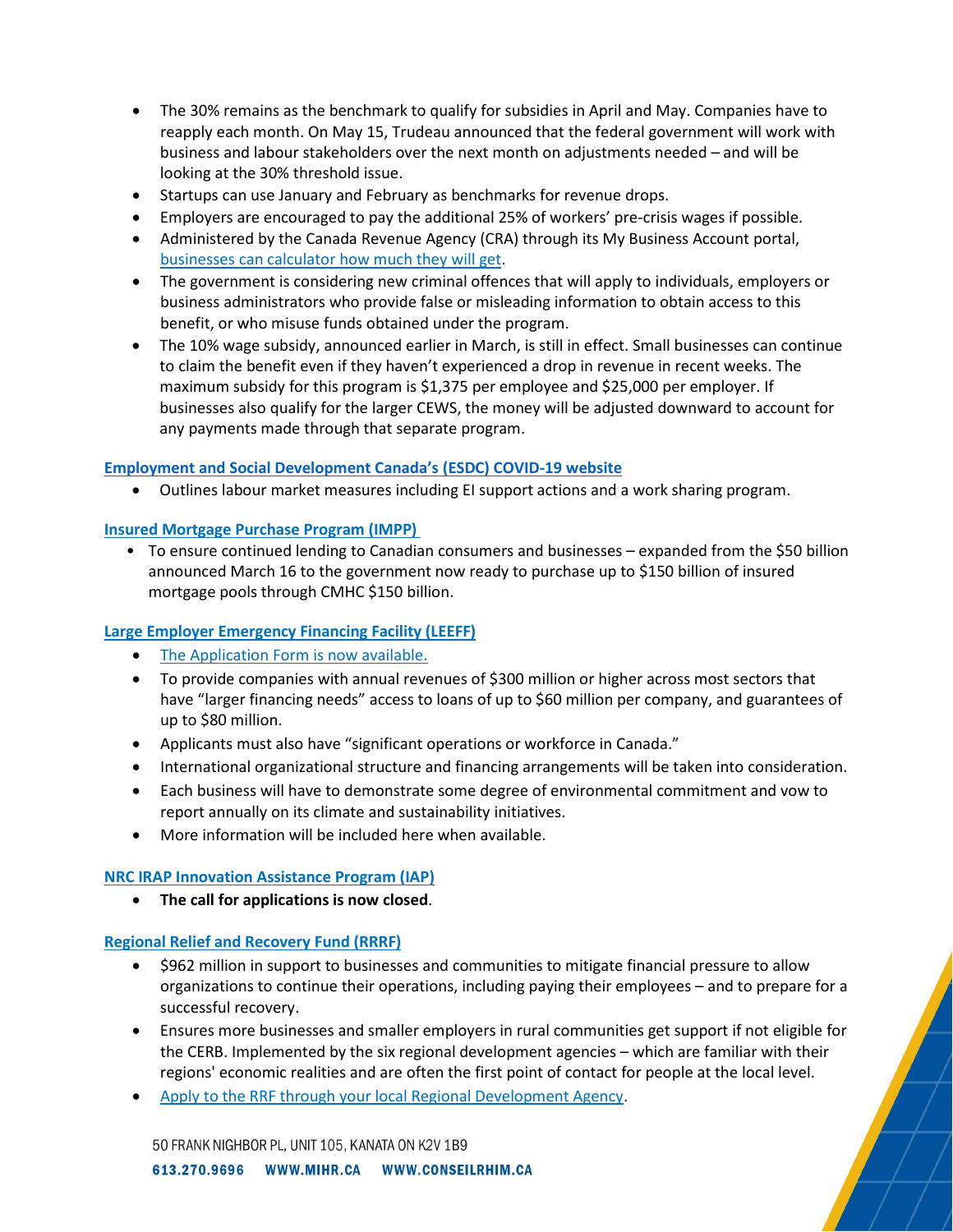# **Support for Youth**

- **[Canada Emergency Student Benefit \(CESB\)](https://www.canada.ca/en/revenue-agency/services/benefits/emergency-student-benefit.html)**
	- o [Applications are now open.](https://www.canada.ca/en/revenue-agency/services/benefits/emergency-student-benefit/cesb-how-apply.html)
	- $\circ$  Students can search for jobs online at [Job Bank](https://www.jobbank.gc.ca/findajob/resources/cesb) or through the Job Bank app.
	- $\circ$  Post-secondary students currently in school, planning to start in September, who graduated in December 2019, or working students earning less than \$1,000/month are eligible.
	- $\circ$  Students can receive \$1,250/month from May to August, and now raised to \$2,000/month for those with a disability or a child.
- **[Canada Student Service Grant \(CSSG\)](https://www.jobbank.gc.ca/volunteer)**
	- $\circ$  To help students gain valuable work experience and skills while they help their communities during the COVID‑19 pandemic, students who do national service and serve their communities will receive up to \$5,000 towards their education in the fall. More information coming soon to the "I Want to Help" platform.
- **[Canada Summer Jobs Program](https://www.canada.ca/en/employment-social-development/services/funding/canada-summer-jobs/temporary-flexibility.html)**
	- o **The call for applications for the 2020 season closed February 28, 2020.**
	- $\circ$  The government will be creating 10,000 new job placements for young people between the ages of 15 and 30 through the Canada Summer Jobs program. New funding of over \$60 million will help expand the current work placement target from 70,000 to 80,000.
- **[Student Work Placement Program](https://www.canada.ca/en/employment-social-development/programs/work-integrated-learning.html)**
	- $\circ$  Supporting an additional 20,000 job placements for post-secondary students in high demand sectors. A new investment of \$186 million will help more students get paid work experience related to their field of study. This funding is in addition to the \$80 million that was announced on April 22, 2020.
- **[500 green jobs and training opportunities](https://www.canada.ca/en/natural-resources-canada/news/2020/06/investing-in-the-future-of-youth-with-green-jobs-in-the-natural-resources-sectors.html)** were announced June 18, ranging from six months to a year in length are being made available in the energy, forestry, mining, earth sciences and clean technology sectors.
- The federal government will also:
	- $\circ$  Create 5,000 new internships through Mitacs for college and university students across Canada with small and medium-sized businesses. Funding of \$40 million will also help develop partnerships with new industries, and offer internships to students in more areas of study.
	- o Increase funding to the Digital Skills for Youth (DS4Y) program by \$40 million to help postsecondary graduates gain professional work experience. DS4Y provides wage subsidy opportunities to help connect young people with small and medium-sized businesses and not-for-profits.
	- $\circ$  Create over 3,500 new job placements and internships through the Youth Employment and Skills Strategy. New funding of \$34 million, in addition to the over \$153 million announced on April 22, will support programs serving high-demand sectors such as health, community services, and information technology, and help other sectors to recover.
	- $\circ$  Create 5,000 to 10,000 more work-integrated learning opportunities through the Business + Higher Education Roundtable (BHER). The BHER will launch a national challenge for students to develop creative solutions in response to current and future sector needs as defined by Canadian industry. The national student challenge will help connect Canada's small and medium-sized businesses with the next generation of talent in Canada.
	- o Invest \$291.6 million to extend scholarships, fellowships, postdoctoral fellowships and grants for three or four months.

50 FRANK NIGHBOR PL, UNIT 105, KANATA ON K2V 1B9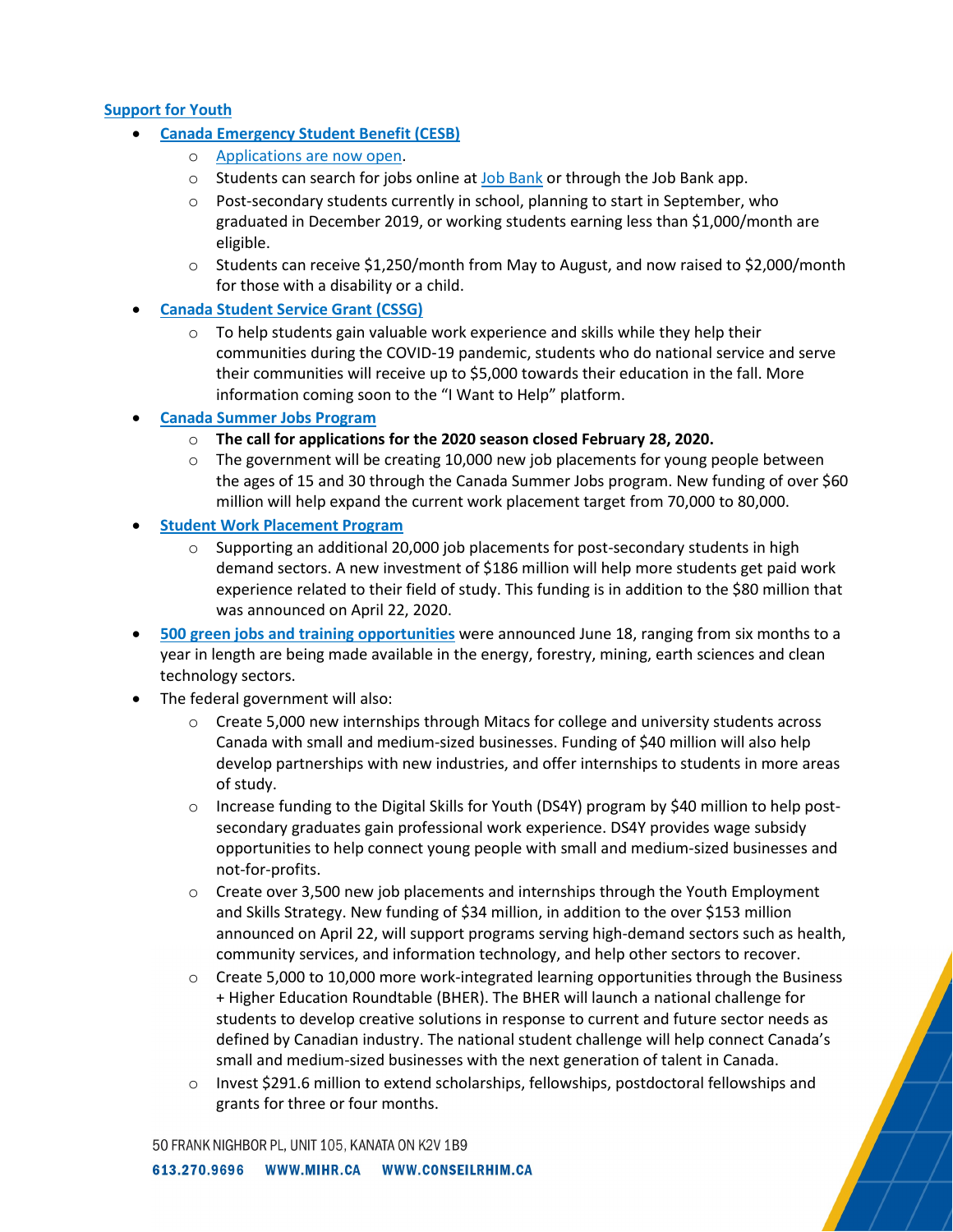- $\circ$  Broaden eligibility for financial assistance and raising the maximum weekly amount that can be provided to a student in 2020-2021 from \$210 to \$350.
- o Provide \$75.2 million in support to First Nations, Inuit, and Métis students.
- o Double student grants up to \$6,000 for full time students and \$3,600 for part-time students in 2020-2021. Grants are also being doubled for students with permanent disabilities and those with dependents.
- o [Allow international students to work more than the maximum of 20 hours per week](https://www.canada.ca/en/immigration-refugees-citizenship/news/2020/04/removing-barriers-for-international-students-working-in-essential-services-to-fight-covid-19.html) while classes are in session, provided they work in an essential service such as health care, critical infrastructure, or the supply of food or other critical goods.

# **[Union Training and Innovation Program](https://www.canada.ca/en/employment-social-development/services/funding/innovation-apprenticeship-union-training.html)**

• On July 2, the Government announced it is investing \$40 million over three years in the Union Training and Innovation Program. Eligible projects will help unions across Canada improve the quality of training through investments in equipment and materials and support innovation and broad-based partnerships to address challenges faced by apprentices. The Program will also help to reduce barriers to participation and success in the trades among under–represented groups such as women, newcomers, persons with disabilities and visible minorities.

#### **[Work-Sharing Program](https://www.canada.ca/en/employment-social-development/services/work-sharing.html)**

- Maximum duration extended from 38 to 76 weeks.
- Offered to workers who agree to reduce their normal working hours because of developments beyond employer control.

#### **[Call to Action: Canadian Manufacturers Needed to Help Combat COVID-19](https://www.canada.ca/en/services/business/maintaingrowimprovebusiness/manufacturers-needed.html)**

Canadian manufacturer or business are being asked to assist in meeting the need for medical supplies, such as personal protective equipment (PPE) that can be re-tooled for medical needs.